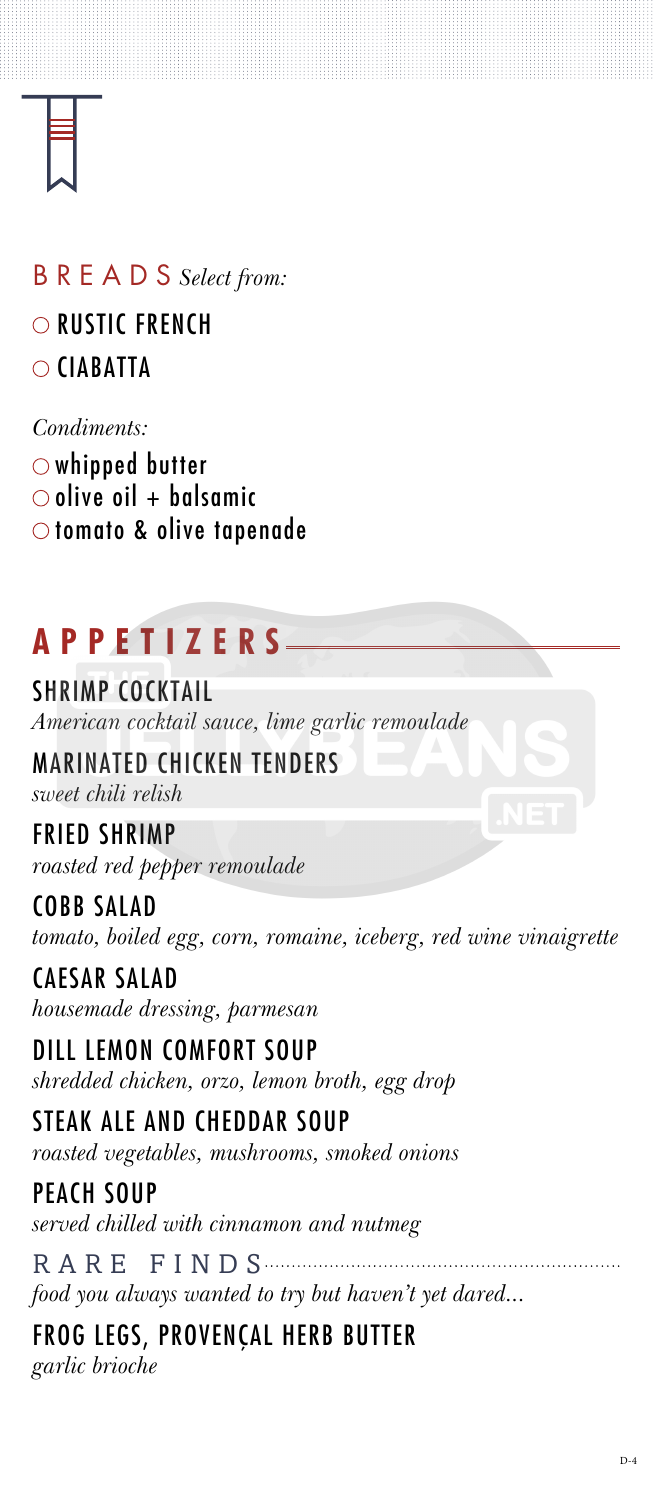# **M A I N S**

### GRILLED SALMON\*

*lemon pepper marinade, steamed broccoli, skillet potatoes*

### GRILLED CHICKEN BREAST

*garlic & herbs, steamed broccoli, skillet potatoes*

# BROILED STRIP LOIN STEAK\*

*creamy peppercorn sauce, steamed broccoli, skillet potatoes* 

# STEAKHOUSE SELECTION

*\*Public health advisory: consuming raw or undercooked meats, poultry, seafood, shellfish, or eggs may increase your risk of foodborne illness, especially if you have certain medical conditions.*

PENNE MARISCOS

*shrimp, calamari, mussels, tomato cream*

CHICKEN MILANESE

*tomato parmesan salad, sautéed green beans*

BROILED PORK CHOP

*smothered squash, mac n' cheese*

BRAISED SHORT RIBS

*potato gratin, sautéed green beans, red wine sauce*

ENCHILADAS *black bean and vegetables, melted jack cheese, cashew mole, fresh cilantro*

# FEATURED INDIAN VEGETARIAN

*lentils, basmati rice, papadam and raita*

# FROM THE GRILL

*great seafood and premium aged USDA beef, seasoned and broiled to your exact specifications. a surcharge of \$ 20 applies to each entrée*

BROILED LOBSTER TAIL *served with drawn butter*

SURF & TURF\* *lobster tail & grilled filet mignon*

# BROILED FILET MIGNON\*

*9 oz. premium aged beef*

### NEW YORK STRIP LOIN STEAK\*

*14-oz. of the favorite cut for steak lovers*



# BONSAI SUSHI SHIP \* (FOR 2) \$18.00 *California roll, Bang Bang Bonsai roll, 6 pcs assorted sushi (tuna, salmon, shrimp), side salad*

# **SAUCE**

· chimichurri · · béarnaise · peppercorn sauce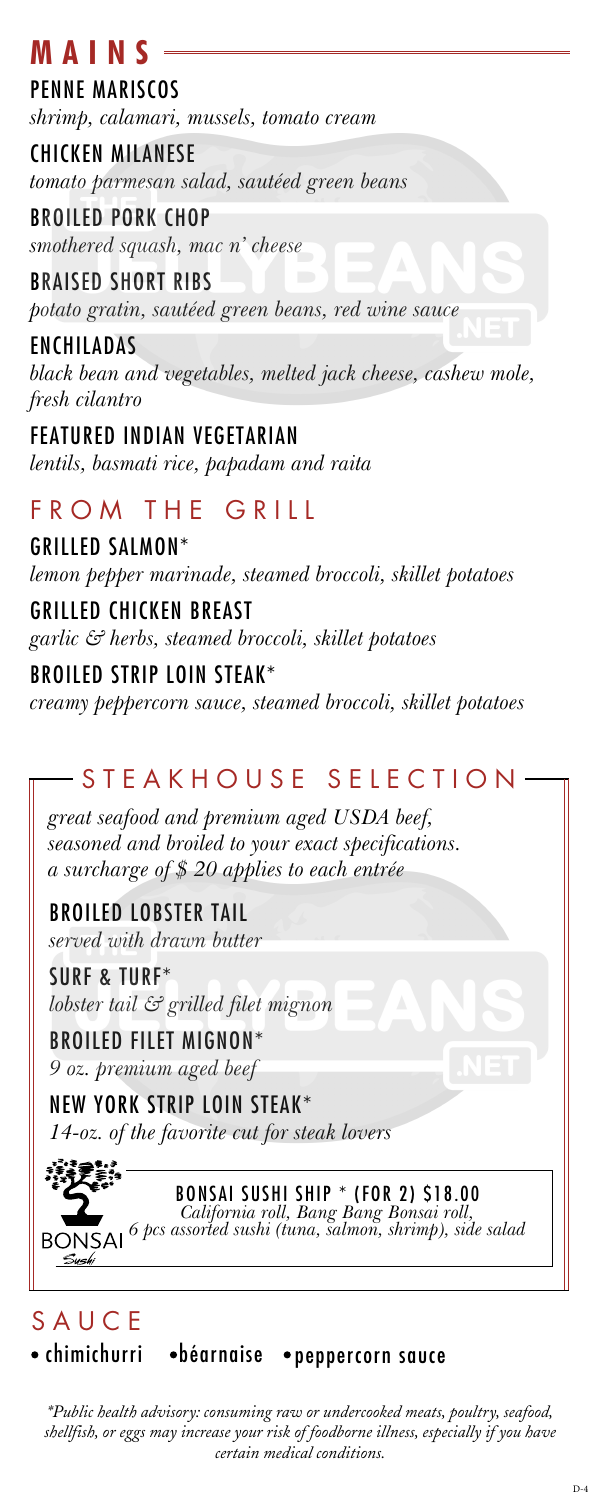# **DESSERT**

### BAKED ALASKA

*ice cream cake, meringue -also available lower calories, no added sugar-*

# CARNIVAL MELTING CHOCOLATE CAKE

FRESH TROPICAL FRUIT

SELECTION OF ICE CREAMS

CHEESE PLATE

# COFFEE AND TEA

CAPPUCCINO \$ 3.25

**LATTE S 3.25** 

ESPRESSO \$ 2.25

" ART OF TEA " SELECTION \$ 1.95

*Please inform your server if you have any food allergies*